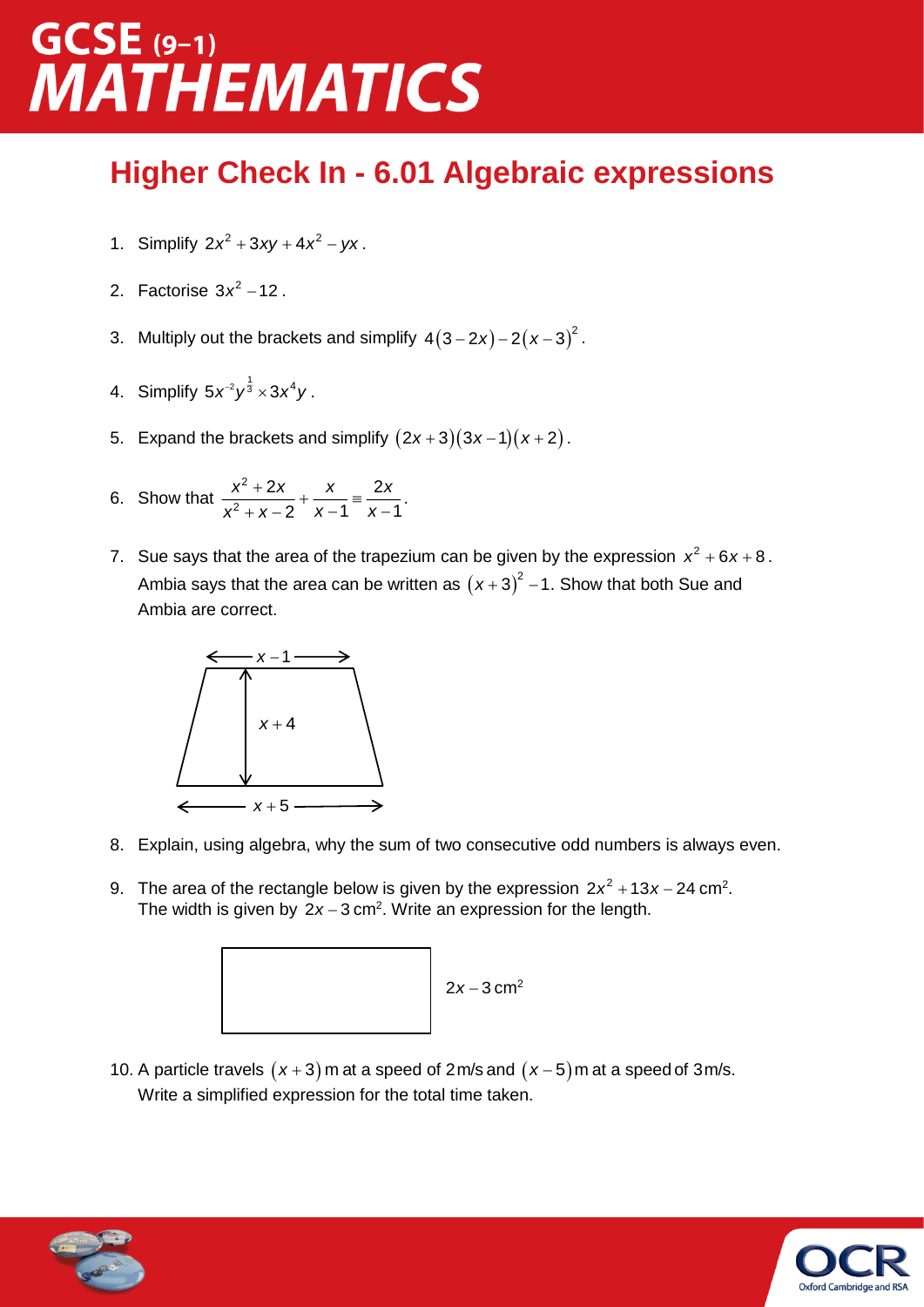# GCSE (9-1)<br>MATHEMATICS

#### **Extension**

Match each quadratic expression with its factorised form and completed square form. There is one blank space in each column for you to fill in the missing expression to complete each set.

| $x^2 + 13x + 36$ | $(x-11)(x-7)$ | $(x-3)^{2}-36$                                 |
|------------------|---------------|------------------------------------------------|
| $x^2 - 14x - 32$ | $(x+6)(x+8)$  | $(x-8)^2 - 36$                                 |
| $x^2 - 18x + 77$ | $(x+2)(x+6)$  | $\left(x+\frac{5}{2}\right)^2 - \frac{289}{4}$ |
| $x^2 - 3x - 28$  | $(x+7)(x-12)$ |                                                |
| $x^2 + 14x + 48$ | $(x+9)(x+4)$  | $(x+4)^{2}-4$                                  |
| $x^2 + 5x - 66$  | $(x-2)(x-14)$ | $(x-7)^2-81$                                   |
|                  | $(x+3)(x-9)$  | $\left(x-\frac{3}{2}\right)^2-\frac{121}{4}$   |
| $x^2 - 6x - 27$  | $(x-7)(x+4)$  | $\left(x+\frac{13}{2}\right)^2-\frac{25}{4}$   |
| $x^2 - 16x + 28$ | $(x-16)(x+2)$ | $(x+7)^{2}-1$                                  |
| $x^2 - 5x - 84$  |               | $(x-9)^{2}-4$                                  |



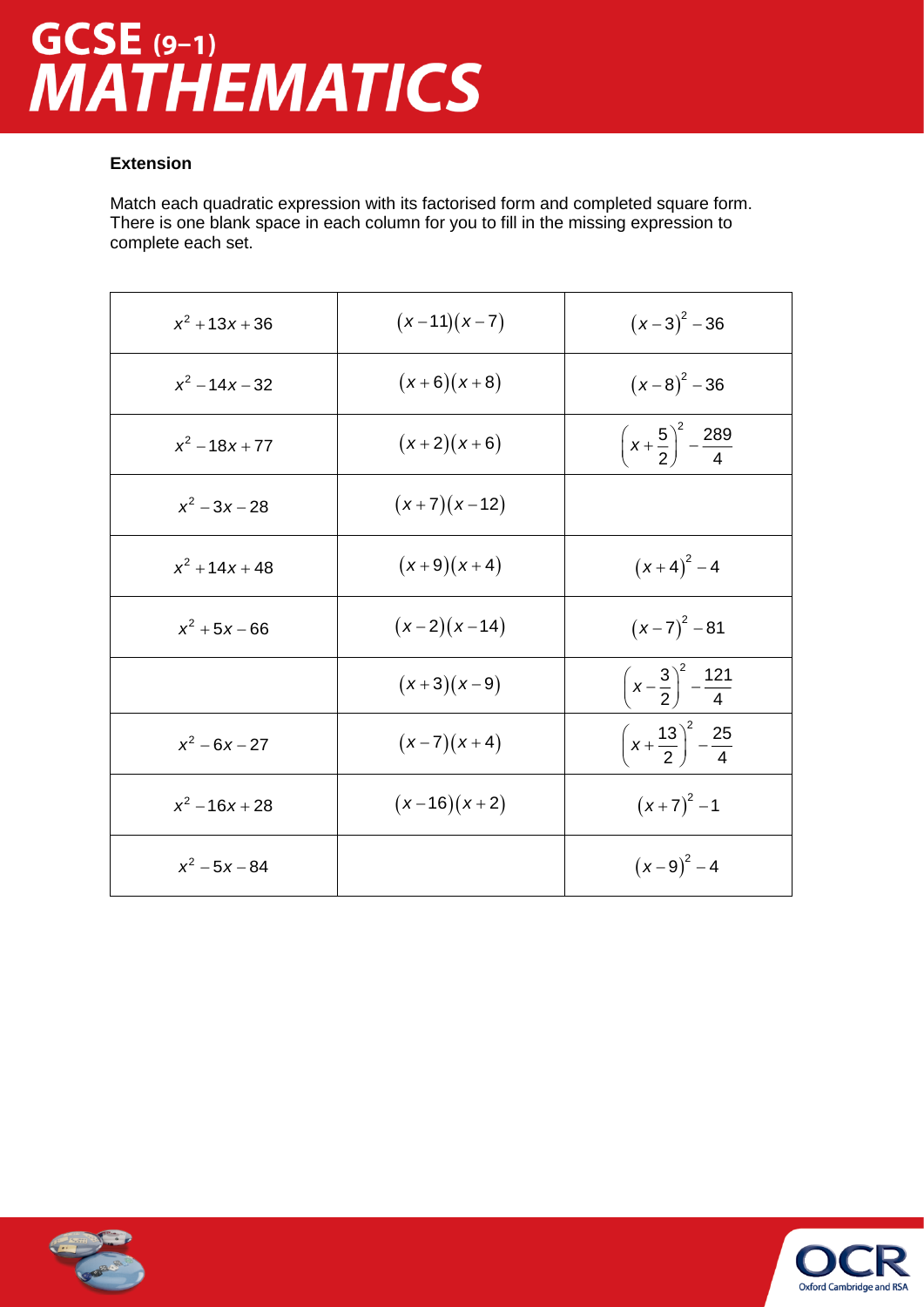### **GCSE** (9-1) **MATHEMATICS**

#### **Answers**

- 1.  $6x^2 + 2xy$
- 2.  $3(x-2)(x+2)$
- $3. -2x^2 + 4x 6$
- 4.  $15x^2y^{\frac{4}{3}}$
- 5.  $6x^3 + 19x^2 + 11x 6$

6. 
$$
\frac{x(x+2)}{(x+2)(x-1)} + \frac{x}{x-1} = \frac{x}{x-1} + \frac{x}{x-1}
$$

$$
= \frac{2x}{x-1}
$$

7. Area of a trapezium is given by the formula  $A = \frac{1}{2}(a+b)$ 2 *a b h* so the area is given by A =  $\frac{1}{2}(x+5+x-1)(x+4)$  $\frac{1}{2}(x+5+x-1)(x+4) = \frac{1}{2}(2x+4)(x+4)$  $\frac{1}{2}$  $(2x+4)(x)$  $=(x+2)(x+4)$  $= x^2 + 6x + 8$ 

After completing the square, this can also be written as  $(x+3)^2$  –1 so both Sue and Ambia are correct.

8. Two consecutive odd numbers can be denoted by  $2n+1$  and  $2n+3$ .

$$
2n + 1 + 2n + 3 = 4n + 4
$$

This can be factorised to give  $4(n+1)$  which will be a multiple of 4 for any whole number *n*.

9.  $x+8$  cm

10. 
$$
\frac{x+3}{2} + \frac{x-5}{3} = \frac{3(x+3) + 2(x-5)}{6} = \frac{5x-1}{6}
$$
 seconds



Oxford Cambridge

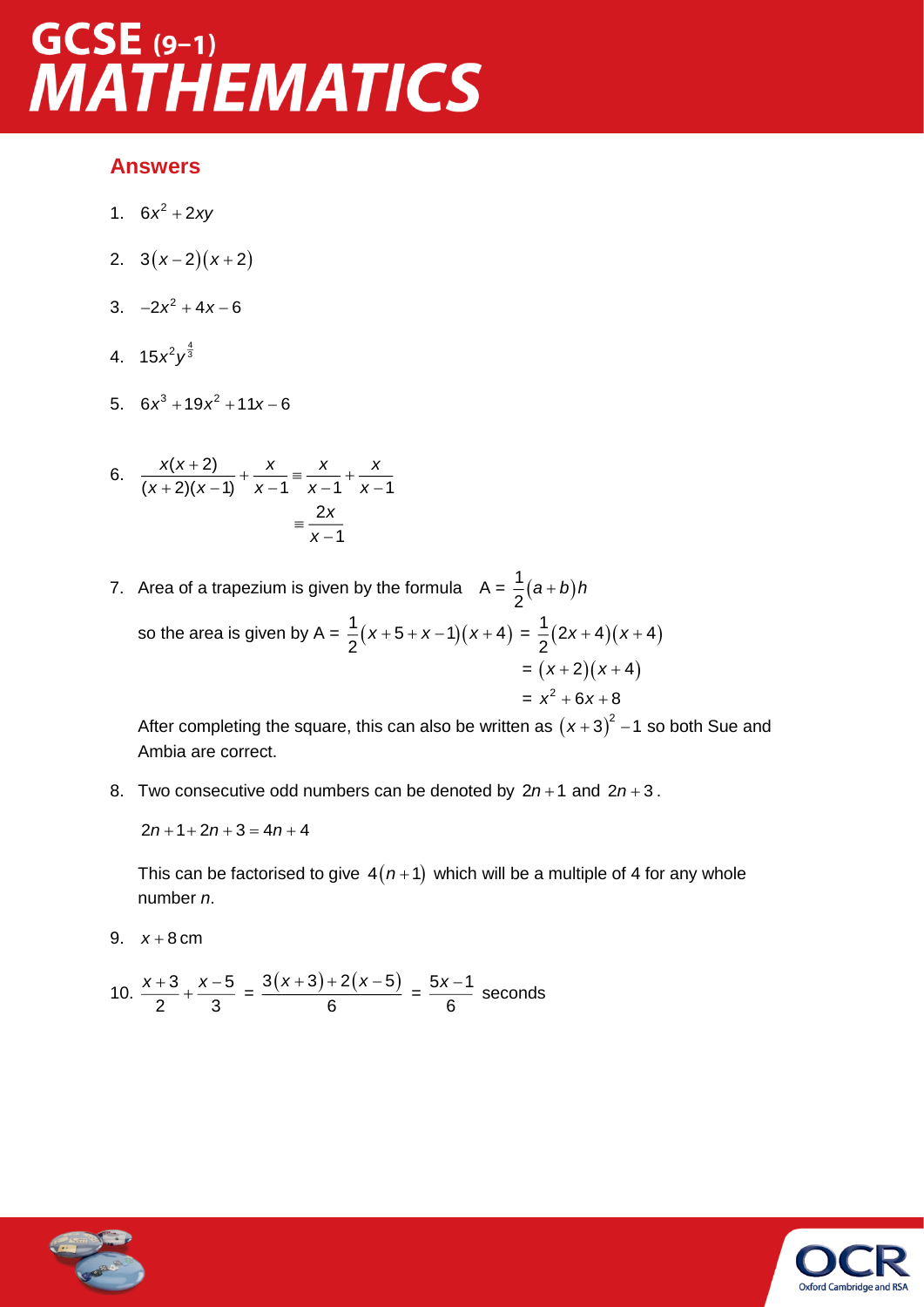# GCSE (9-1)<br>MATHEMATICS

#### **Extension**

| $x^2 + 13x + 36$ | $(x+9)(x+4)$  | $\left(x+\frac{13}{2}\right)^2-\frac{25}{4}$   |
|------------------|---------------|------------------------------------------------|
| $x^2 - 14x - 32$ | $(x-16)(x+2)$ | $(x-7)^2-81$                                   |
| $x^2 - 18x + 77$ | $(x-11)(x-7)$ | $(x-9)^{2}-4$                                  |
| $x^2 - 3x - 28$  | $(x-7)(x+4)$  | $\left(x-\frac{3}{2}\right)^2 - \frac{121}{4}$ |
| $x^2 + 14x + 48$ | $(x+6)(x+8)$  | $(x+7)^{2}-1$                                  |
| $x^2 + 5x - 66$  | $(x+11)(x-6)$ | $\left(x+\frac{5}{2}\right)^2-\frac{289}{4}$   |
| $x^2 + 8x + 12$  | $(x+2)(x+6)$  | $(x+4)^{2}-4$                                  |
| $x^2 - 6x - 27$  | $(x+3)(x-9)$  | $(x-3)^2-36$                                   |
| $x^2 - 16x + 28$ | $(x-2)(x-14)$ | $(x-8)^2 - 36$                                 |
| $x^2 - 5x - 84$  | $(x+7)(x-12)$ | $\left(x-\frac{5}{2}\right)^2 - \frac{361}{4}$ |



bur view on the resources we produce. By clicking on the 'Like' or 'Dislike' us to ensure that our resources work for you. When the email template pops ional comments if you wish and then just click 'Send'. Thank you.

#### **OCR Resources**: *the small print*

OCR's resources are provided to support the teaching of OCR specifications, but in no way constitute an endorsed teaching method that is required by the Board, and the decision to use them lies with the individual teacher. Whilst every effort is made to ensure the accuracy of the content, OCR cannot be held responsible for any errors or omissions within these resources. We update our resources on a regular basis, so please check the OCR website to ensure you have the most up to date version.

© OCR 2015 - This resource may be freely copied and distributed, as long as the OCR logo and this message remain intact and OCR is acknowledged as the originator of this work.

OCR acknowledges the use of the following content: Maths and English icons: Air0ne/Shutterstock.com